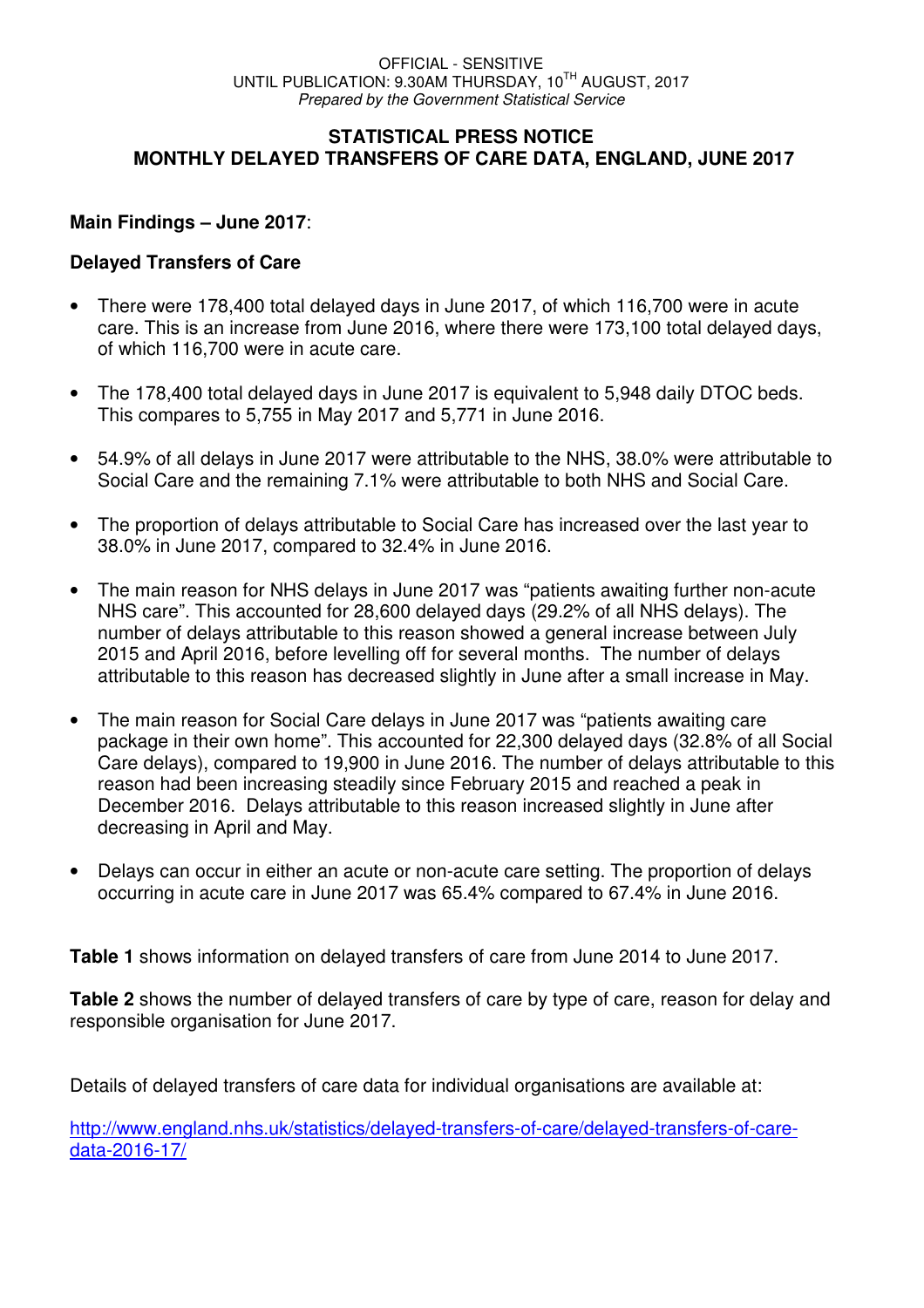# **Table 1 – Delayed Transfers of Care – June 2014 to June 2017**

| <b>Month</b>     | <b>Delayed Transfers of Care</b> |                  |  |  |  |
|------------------|----------------------------------|------------------|--|--|--|
|                  | <b>Total Days</b>                | <b>DTOC Beds</b> |  |  |  |
|                  | <b>Delayed</b>                   |                  |  |  |  |
| June 2014        | 124,118                          | 4,137            |  |  |  |
| <b>July 2014</b> | 133,903                          | 4,319            |  |  |  |
| August 2014      | 137,613                          | 4,439            |  |  |  |
| September 2014   | 138,267                          | 4,609            |  |  |  |
| October 2014     | 142,927                          | 4,611            |  |  |  |
| November 2014    | 140,949                          | 4,698            |  |  |  |
| December 2014    | 139,025                          | 4,485            |  |  |  |
| January 2015     | 150,392                          | 4,851            |  |  |  |
| February 2015    | 134,353                          | 4,798            |  |  |  |
| March 2015       | 140,390                          | 4,529            |  |  |  |
| April 2015       | 138,030                          | 4,601            |  |  |  |
| May 2015         | 137,115                          | 4,423            |  |  |  |
| June 2015        | 139,538                          | 4,651            |  |  |  |
| <b>July 2015</b> | 147,376                          | 4,754            |  |  |  |
| August 2015      | 145,093                          | 4,680            |  |  |  |
| September 2015   | 147,738                          | 4,925            |  |  |  |
| October 2015     | 160,130                          | 5,165            |  |  |  |
| November 2015    | 153,155                          | 5,105            |  |  |  |
| December 2015    | 154,008                          | 4,968            |  |  |  |
| January 2016     | 159,467                          | 5,144            |  |  |  |
| February 2016    | 158,055                          | 5,450            |  |  |  |
| March 2016       | 169,882                          | 5,480            |  |  |  |
| April 2016       | 168,018                          | 5,601            |  |  |  |
| May 2016         | 172,294                          | 5,558            |  |  |  |
| June 2016        | 173,122                          | 5,771            |  |  |  |
| <b>July 2016</b> | 184,578                          | 5,954            |  |  |  |
| August 2016      | 187,851                          | 6,060            |  |  |  |
| September 2016   | 196,570                          | 6,552            |  |  |  |
| October 2016     | 200,095                          | 6,455            |  |  |  |
| November 2016    | 193,206                          | 6,440            |  |  |  |
| December 2016    | 195,445                          | 6,305            |  |  |  |
| January 2017     | 197,329                          | 6,365            |  |  |  |
| February 2017    | 186,068                          | 6,645            |  |  |  |
| March 2017       | 199,260                          | 6,428            |  |  |  |
| April 2017       | 177,137                          | 5,905            |  |  |  |
| May 2017         | 178,390                          | 5,755            |  |  |  |
| June 2017        | 178,441                          | 5,948            |  |  |  |

Notes:

1. As of April 2017, patient snapshot data is no longer being collected.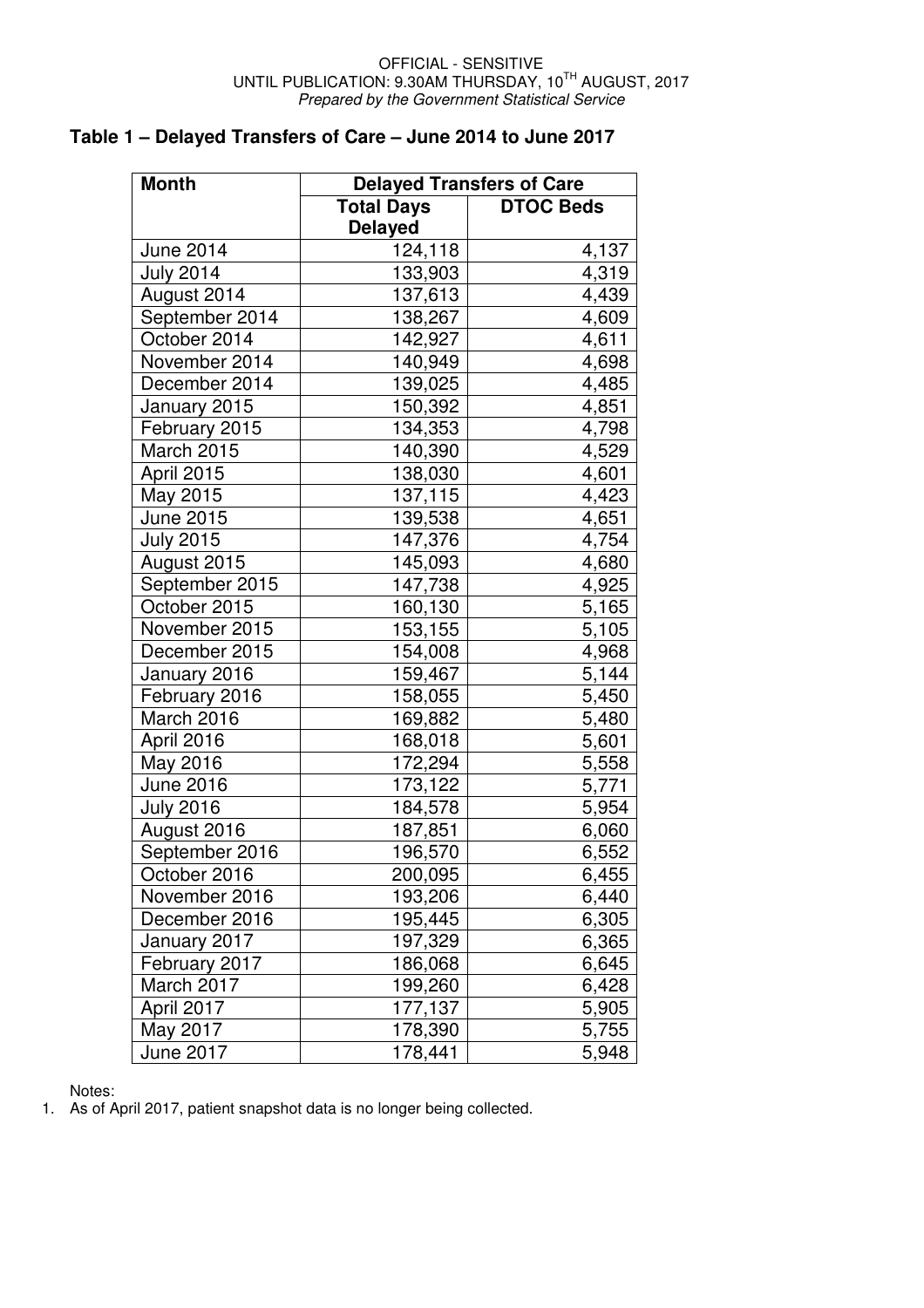#### **Table 2 – Delayed Transfers of Care by Type of Care, Reason for Delay and Responsible Organisation – June 2017**

| Type       | <b>Reason For Delay</b>                                    | <b>Total Days Delayed</b> |             |             |
|------------|------------------------------------------------------------|---------------------------|-------------|-------------|
| οf         |                                                            | <b>NHS</b>                | Social Care | <b>Both</b> |
| Care       |                                                            |                           |             |             |
| Acute      | A) Awaiting completion of assessment                       | 9,763                     | 8,763       | 1,994       |
|            | B) Awaiting public funding                                 | 1,933                     | 786         | 112         |
|            | C) Awaiting further non-acute NHS care                     | 23,933                    | <b>NA</b>   | <b>NA</b>   |
|            | (including intermediate care, rehabilitation               |                           |             |             |
|            | services etc)                                              |                           |             |             |
|            | Dii) Awaiting nursing home placement or<br>availability    | 8,368                     | 7,242       | 535         |
|            | Di) Awaiting residential home placement                    | 2,547                     | 6,728       | <b>NA</b>   |
|            | or availability                                            |                           |             |             |
|            | E) Awaiting care package in own home                       | 6,581                     | 13,747      | 3,874       |
|            | F) Awaiting community equipment and                        | 2,494                     | 349         | 362         |
|            | adaptations                                                |                           |             |             |
|            | G) Patient or family choice                                | 12,631                    | 1,492       | <b>NA</b>   |
|            | H) Disputes                                                | 418                       | 332         | <b>NA</b>   |
|            | I) Housing - patients not covered by NHS                   | 1,696                     | <b>NA</b>   | <b>NA</b>   |
|            | and Community Care Act                                     |                           |             |             |
| Non-       | A) Awaiting completion of assessment                       | 3,510                     | 3,601       | 1,207       |
| Acute      | B) Awaiting public funding                                 | 1,286                     | 2,007       | 1,013       |
|            | C) Awaiting further non-acute NHS care                     | 4,660                     | <b>NA</b>   | <b>NA</b>   |
|            | (including intermediate care, rehabilitation               |                           |             |             |
|            | services etc)                                              |                           |             |             |
|            | Dii) Awaiting nursing home placement or                    | 2,556                     | 4,404       | 1,477       |
|            | availability                                               | 3,452                     | 7,390       | <b>NA</b>   |
|            | Di) Awaiting residential home placement<br>or availability |                           |             |             |
|            | E) Awaiting care package in own home                       | 2,508                     | 8,527       | 1,865       |
|            | F) Awaiting community equipment and                        | 917                       | 295         | 90          |
|            | adaptations                                                |                           |             |             |
|            | G) Patient or family choice                                | 4,871                     | 1,499       | <b>NA</b>   |
|            | H) Disputes                                                | 712                       | 397         | NA          |
|            | I) Housing – patients not covered by NHS                   | 3,039                     | <b>NA</b>   | NA          |
|            | and Community Care Act                                     |                           |             |             |
|            | O) Other                                                   | 66                        | 294         | 118         |
| <b>All</b> | <b>Total</b>                                               | 97,941                    | 67,853      | 12,647      |

Notes:

- 1. NA means the combination of reason and responsible organisation is not permitted.
- 2. As of April 2017, a new 'Other' category has been added for non-acute delays. This category is used for delays reported in NHS Digital's Mental Health Services Data Set (MHSDS v2.0) which cannot be mapped to existing codes within the NHS England Delayed Transfers of Care collection.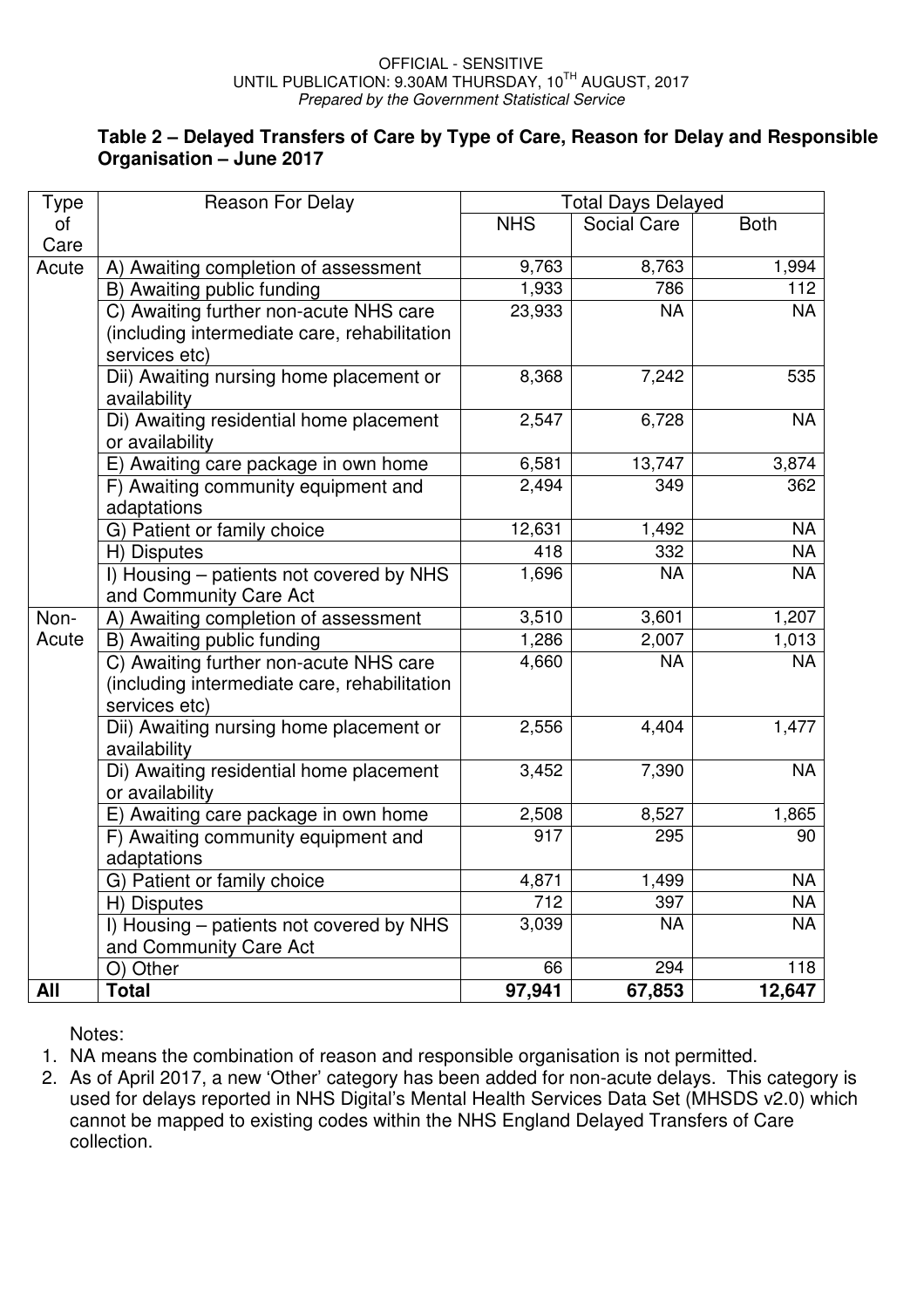# **Statistical Notes to Editors**

# **1. Delayed Transfers of Care data**

A delayed transfer of care occurs when a patient is medically fit for discharge from acute or non-acute care and is still occupying a bed. For a more detailed definition please read the guidance on NHS England's website at: http://www.england.nhs.uk/statistics/delayed-transfers-of-care/

The daily DTOC beds measure is calculated by dividing the total number of delayed days in the month by the number of calendar days.

As of April 2017, the count of patients delayed on the last Thursday of the month is no longer being collected. Historical data for this measure will remain available on the NHS England Statistics website.

Data on delayed transfers of care is collected from providers of NHS funded care and is split by:

- Local Authority that is responsible for each patient delayed
- Agency responsible for delay (NHS, Social Services or both)
- Type of care that the patient receives (acute or non-acute)
- Reason for delay

A detailed breakdown of the data can be found on NHS England's website in CSV format at:

http://www.england.nhs.uk/statistics/delayed-transfers-of-care/delayed-transfers-ofcare-data-2016-17/

## **2. Trust and Local Authority level data**

Delayed transfers of care data covers NHS patients in English Hospitals, who may or may not reside in England and is published on both a trust and Local Authority basis.

Trust level reflects data at organisation level for those organisations that provide NHS funded care, for example acute Trusts, community providers, mental health trusts and Social Enterprise organisations.

Local Authority data reflects data on a regional population basis, i.e. Councils with Adult Social Services Responsibility (CASSRs) that are responsible for all patients who reside in their region.

# **3. Data Quality**

Monthly delayed transfers of care data has been collected and published since August 2010. Prior to August 2010, data was collected weekly and was un-validated management information.

Delayed transfers of care data published during the early months of the collection from August 2010 to October 2010 should be treated with a degree of caution as a change from a weekly to a monthly data collection led to data quality issues. Since October 2010, there has been a significant improvement in the coverage and accuracy of this data.